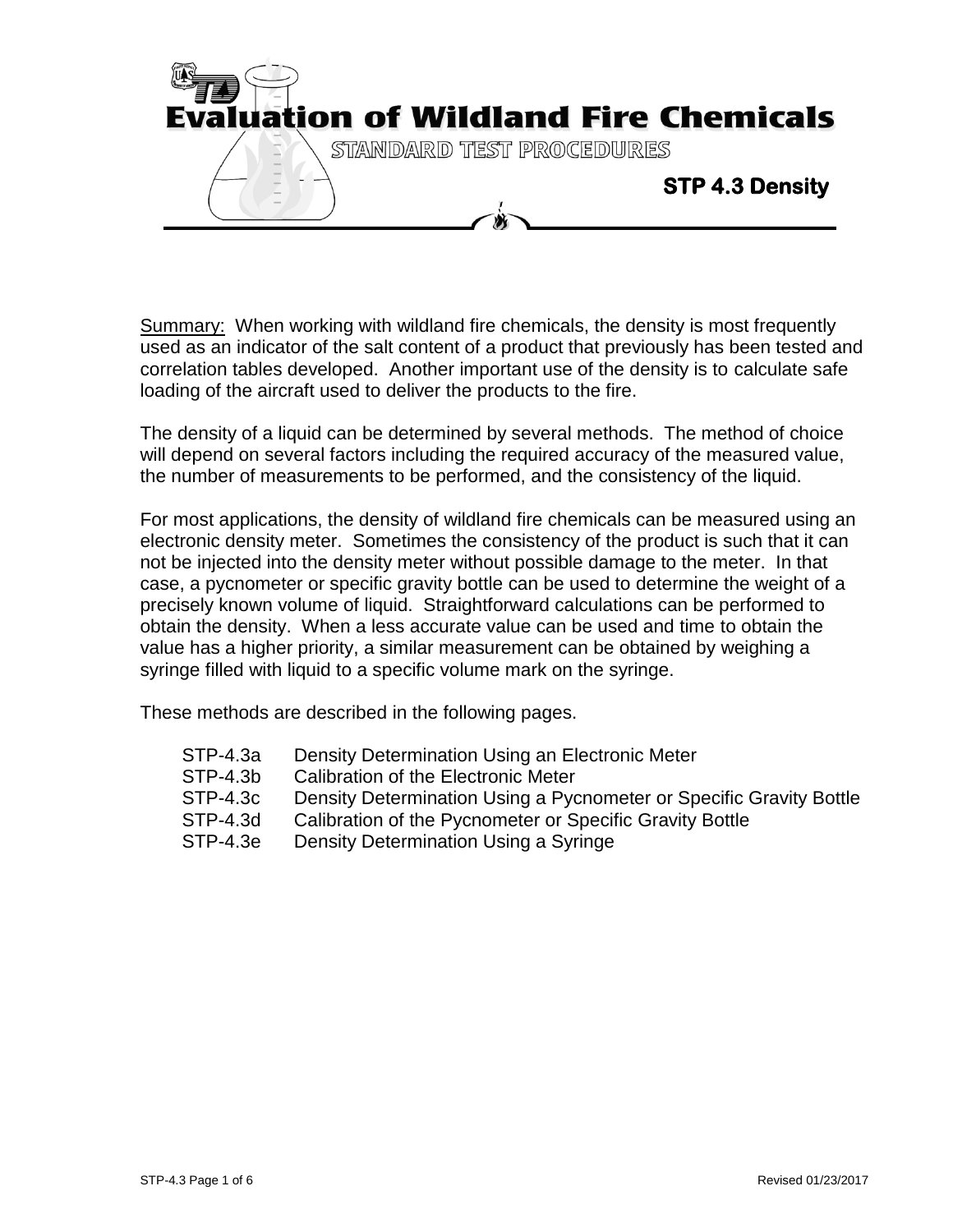

Summary: An electronic density meter can be used to determine the density of most wildland fire chemicals. Density of the concentrate or mixed product is an indirect measure of the salt content of the product. Density is also a concern as it relates to the weight of material that an aircraft can safely carry and drop in support of fire operations.

# Equipment:

Electronic density meter 5-mL syringe Calibration standard (usually room temperature distilled water)

# Method:

- 1. Calibrate the density meter following the directions provided in the standard test procedure.
- 2. Draw a sample of fire chemical into a 5-mL syringe being careful not to draw in air bubbles.
- 3. Insert the syringe tip into the meter opening and gently push the sample into the meter. This serves to rinse the oscillator tube.
- 4. Draw a second sample of fire chemical into the syringe and push about half of the volume into the meter.
- 5. Allow the meter to stabilize. There should be no air bubbles in the syringe or the meter's oscillator tube.
- 6. Do not take the reading when the sample is being pushed into the meter.
- 7. Record the density and temperature.
- 8. Repeat steps 2 through 7 to obtain at least 3 density values.
- 9. Record the highest of the values obtained as the density.
- 10. Clean the meter by pushing several syringes full of clean, distilled water through the meter ensuring that all residual sample is removed.
- 11. Pull as much water as possible out of the meter using the same syringe.
- 12. Turn the meter off.

Caution: Do not allow sample to stand in the meter. If the product starts to dry in the meter, it is extremely difficult to remove.

Reference: American Society for Testing and Materials. Standard Test Method for Density and relative Density of Liquids by Digital Density Meter; D4052-96(2002).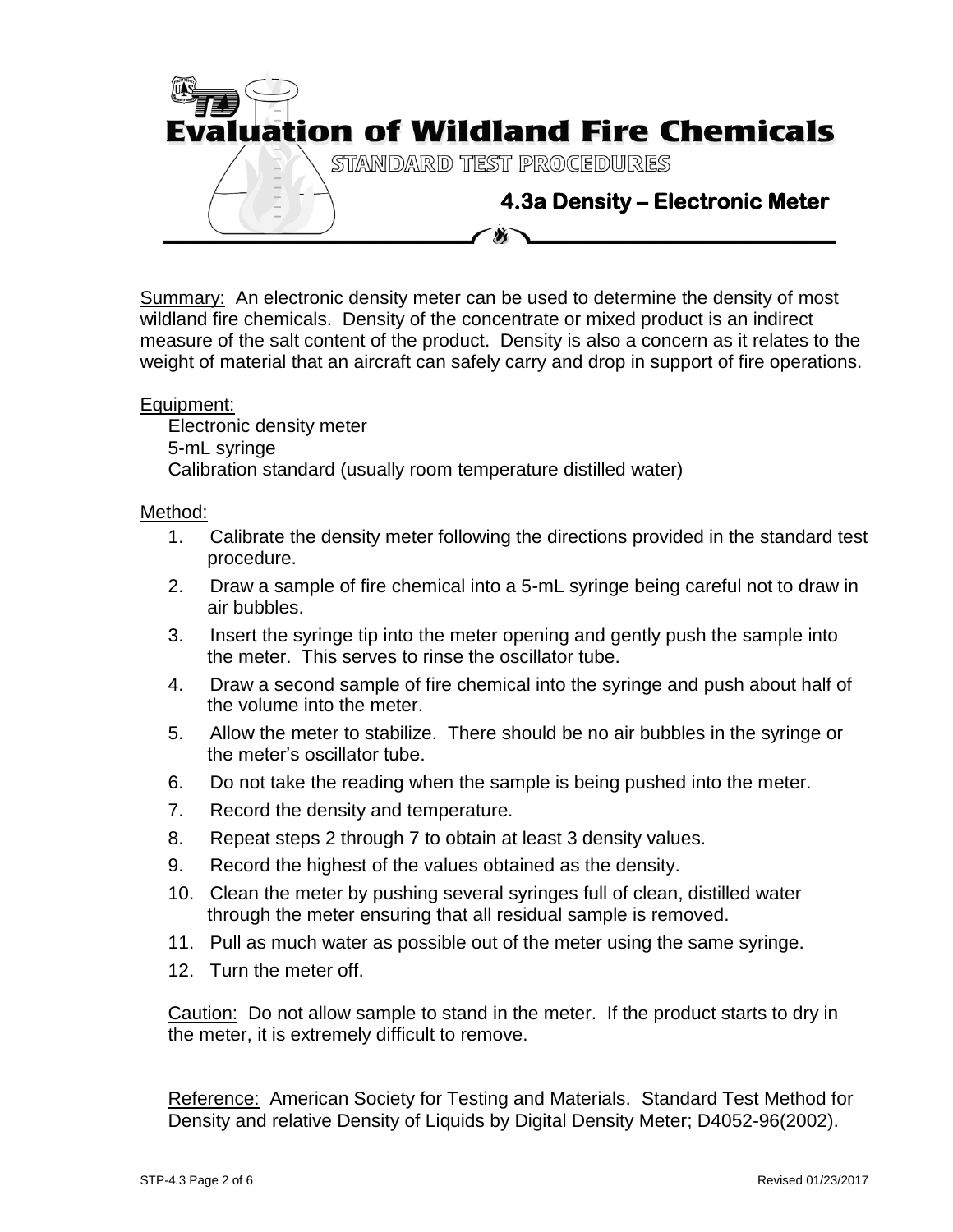

Summary: Electronic density meters provide a convenient method to determine the density of many samples; however, they must be calibrated to assure accurate readings.

## Equipment:

Electronic density meter Instruction manual for density meter 5-mL syringe Calibration standard (usually room temperature distilled water)

#### Method:

- 1. Draw a sample of distilled water into a 5-mL syringe being careful not to draw in air bubbles.
- 2. Insert the syringe tip into the meter opening and gently push the distilled water into the meter. This serves to rinse the oscillator tube.
- 3. Draw a second sample of distilled water into the syringe and push about half of the volume into the meter.
- 4. Allow the meter to stabilize. There should be no air bubbles in the syringe or the meter's oscillator tube.
- 5. Read the density and temperature from the meter's display.
- 6. Compare these values with the values on the density/temperature chart.
- 7. If the density is high or low for the given temperature (according to the chart), adjust the meter according to the manufacturer's instruction manual.
- 8. Repeat steps 3 through 7 until three repeat readings agree with the values on the density temperature chart to within 0.001 g/cm<sup>3</sup>.
- 9. Pull as much water as possible out of the meter using the same syringe.
- 10. Turn the meter off.

Caution: Do not allow samples to stand in the meter. Dried samples, even of distilled water, can affect the reliability of the meter.

| °C | Density ( $g/cm3$ ) | °C | Density (g/cm <sub>3</sub> ) | °C | Density $(g/cm3)$ | °C | Density ( $g/cm3$ ) |
|----|---------------------|----|------------------------------|----|-------------------|----|---------------------|
| 15 | 0.99910             | 18 | 0.99860                      | 21 | 0.99799           | 24 | 0.99730             |
| 16 | 0.99894             | 19 | 0.99841                      | 22 | 0.99777           | 25 | 0.99705             |
| 17 | 0.99878             | 20 | 0.99821                      | 23 | 0.99754           | 26 | 0.99679             |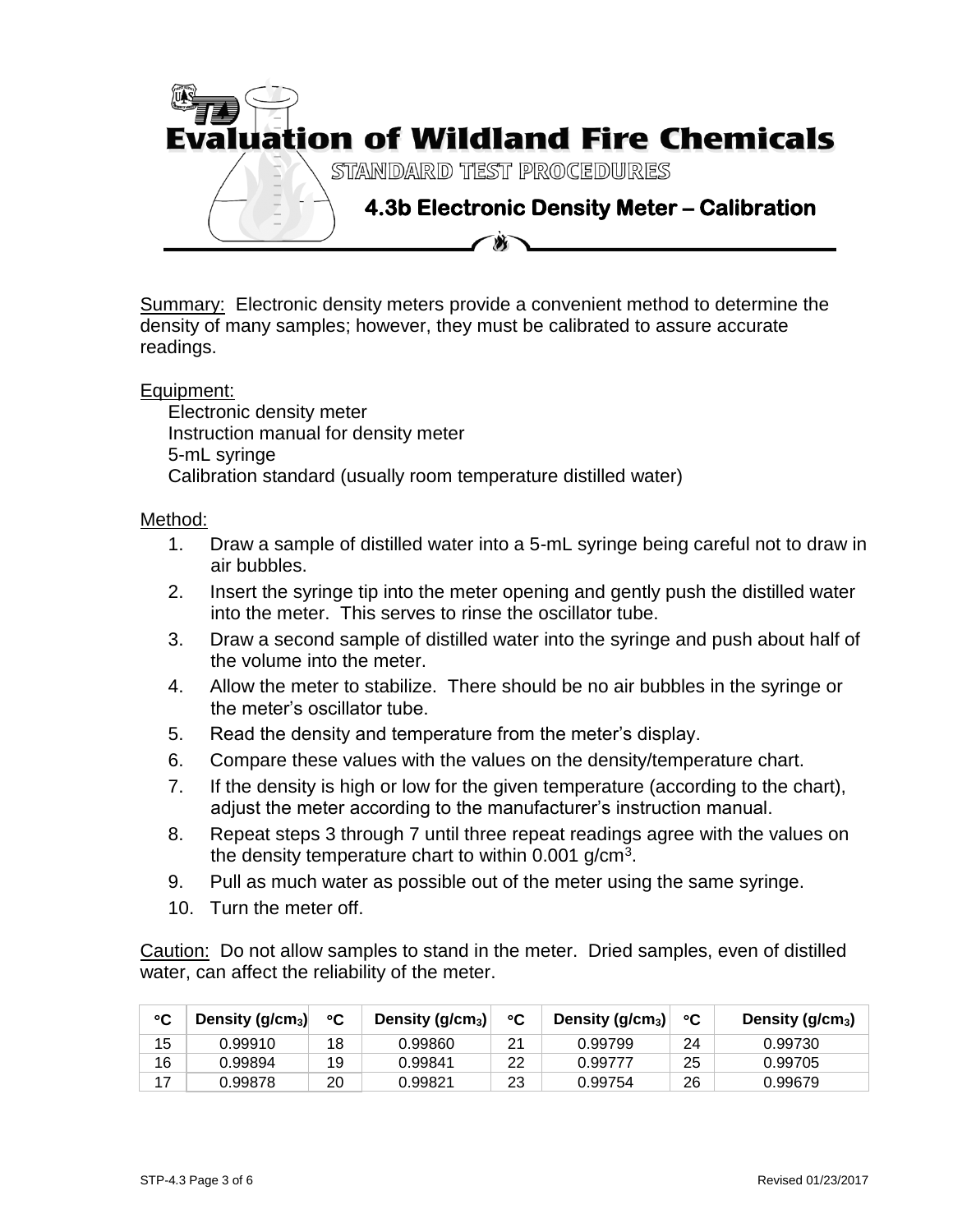

Summary: This procedure is used to determine the densities of fire retardants that are either too dense or contain high particulate, making it impossible to use the density meters. This method is more accurate than the syringe method.

## Equipment:

Pycnometers with lids, marked Balance, readable to 0.1 mg

#### Method:

- 1. Select pycnometer flasks for the test, ensuring that each has a lid with a matching unique identification.
- 2. Calibrate the pycnometer/lid sets using the method on the following page.
- 3. Ensure that the liquid to be tested has been thoroughly, but gently stirred and that any entrained air has been removed.
- 4. Weigh each empty pycnometer/lid set and record the weight.
- 5. Carefully pour the test material into a pycnometer. The liquid should come nearly to the rim of the pycnometer.
- 6. Carefully place the lid straight onto the flask.
- 7. Firmly and evenly seat the lid on the flask. A small amount of liquid should appear from the hole in the lid.
	- a. If the flask was properly filled, a slight amount of liquid will come out of the hole in the lid.
	- b. If no liquid appears from the hole in the lid, remove the lid, add more liquid, and repeat the process.
- 8. Carefully wipe the excess fluid from the lid with a disposable wipe.
- 9. Looking through the lid, ensure that there is no air bubble remaining on the surface of the liquid.
- 10. Weigh the flask, lid, and test sample and record the weight.
- 11. Repeat the process with additional flasks and samples.
- 12. Wash, dry, and carefully store all flasks and lids.
- 13. Calculate the sample weight by subtracting the weight of the empty flask and lid from the weight of the full flask and lid.
- 14. Calculate the density by dividing the sample weight by the flask volume determined during the calibration step.
- 15. Average all replicates and report the final density.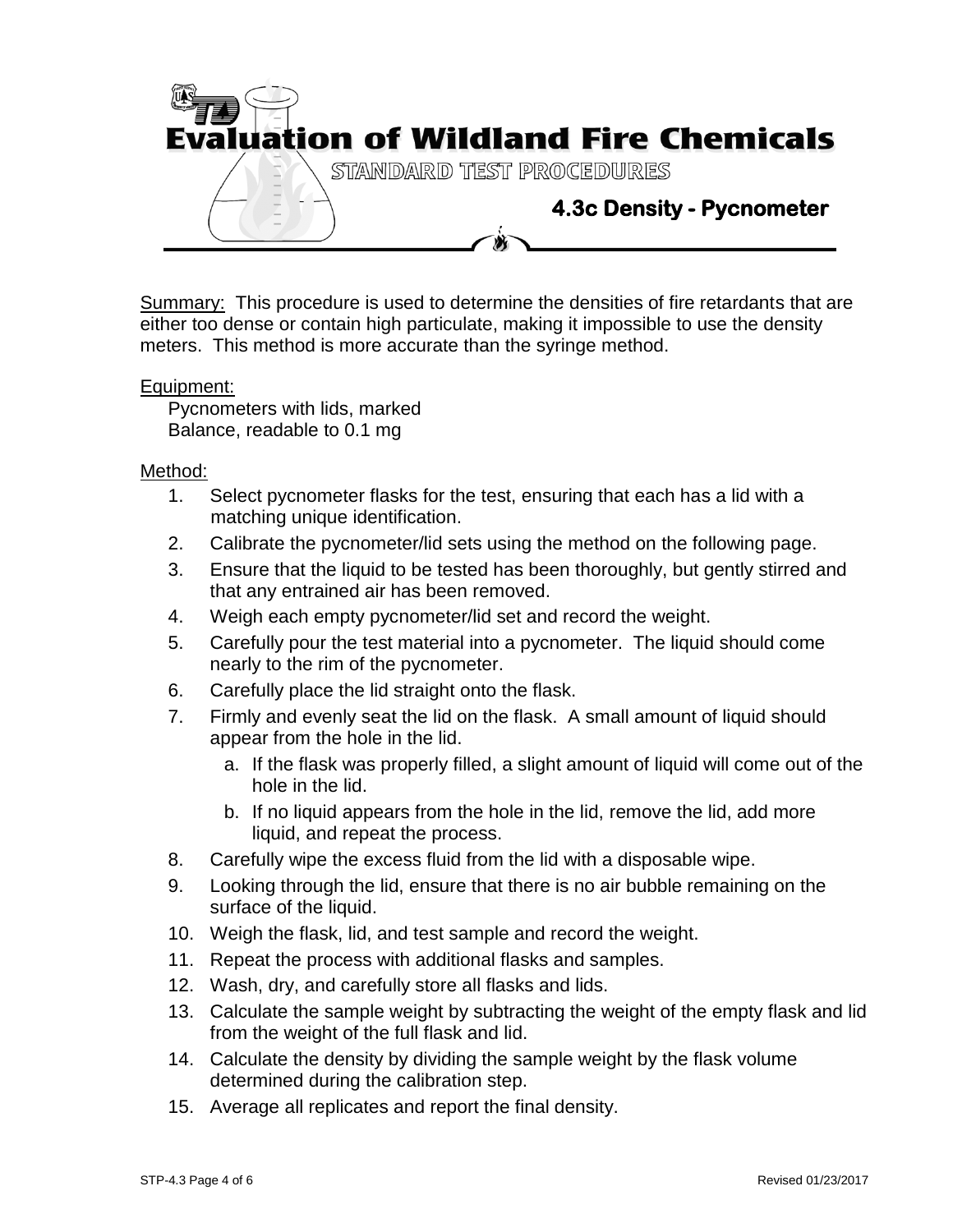

Summary: Glass pycnometers can be used to determine the density of a liquid, but they must be calibrated to determine the volume of a unique flask and lid combination prior to use with test samples.

# Equipment:

Pycnometers, at least 3 sets of flasks and lids Balance, readable to 0.1 mg **Thermometer** 

## Method:

- 1. Match a lid to each flask, ensuring a good fit between the parts.
- 2. Mark each piece with a glass etcher and record the identity of each set.
- 3. Weigh each empty pycnometer flask and lid and record the weight.
- 4. Carefully pour distilled water into each flask being careful to eliminate bubbles in the flask. The flask should be filled to about 1/8 inch to 1/4 inch below the rim.
- 5. Put the lid straight down onto the flask, firmly (but not strong-arm) pressing the lid down into the flask
- 6. There should be enough sample volume that a small amount comes out through the hole in the lid and there is no air captured within the flask.
- 7. Wipe excess fluid from the lid with a disposable tissue. The sample should be flush with top of lid.
- 8. Weigh the full flask and lid and record weight.
- 9. Determine the temperature of the distilled water and record.
- 10. Determine the weight of distilled water in the flask by subtracting the weight of the empty flask/lid from the weight of the full flask/lid.
- 11. Empty and dry each flask and lid between tests. A pipe cleaner works well to dry the hole in the lid.
- 12. Using the temperature/density chart below, determine the density of the distilled water at the measured temperature.
- 13. Determine the volume of the flask by dividing the weight of the distilled water by the density of the distilled water at the measured temperature.
- 14. Repeat steps 3 through 12 at least 3 times for each flask. Average the results and record the volume for each flask/lid set.

| °C | Density (g/cm <sub>3</sub> ) | ℃  | Density $(g/cm3)$ | °C | Density $(g/cm3)$ | ்С | Density (g/cm <sub>3</sub> ) |
|----|------------------------------|----|-------------------|----|-------------------|----|------------------------------|
| 15 | 0.99910                      | 18 | 0.99860           | 21 | 0.99799           | 24 | 0.99730                      |
| 16 | 0.99894                      | 19 | 0.99841           | 22 | 0.99777           | 25 | 0.99705                      |
| 17 | 0.99878                      | 20 | 0.99821           | 23 | 0.99754           | 26 | 0.99679                      |